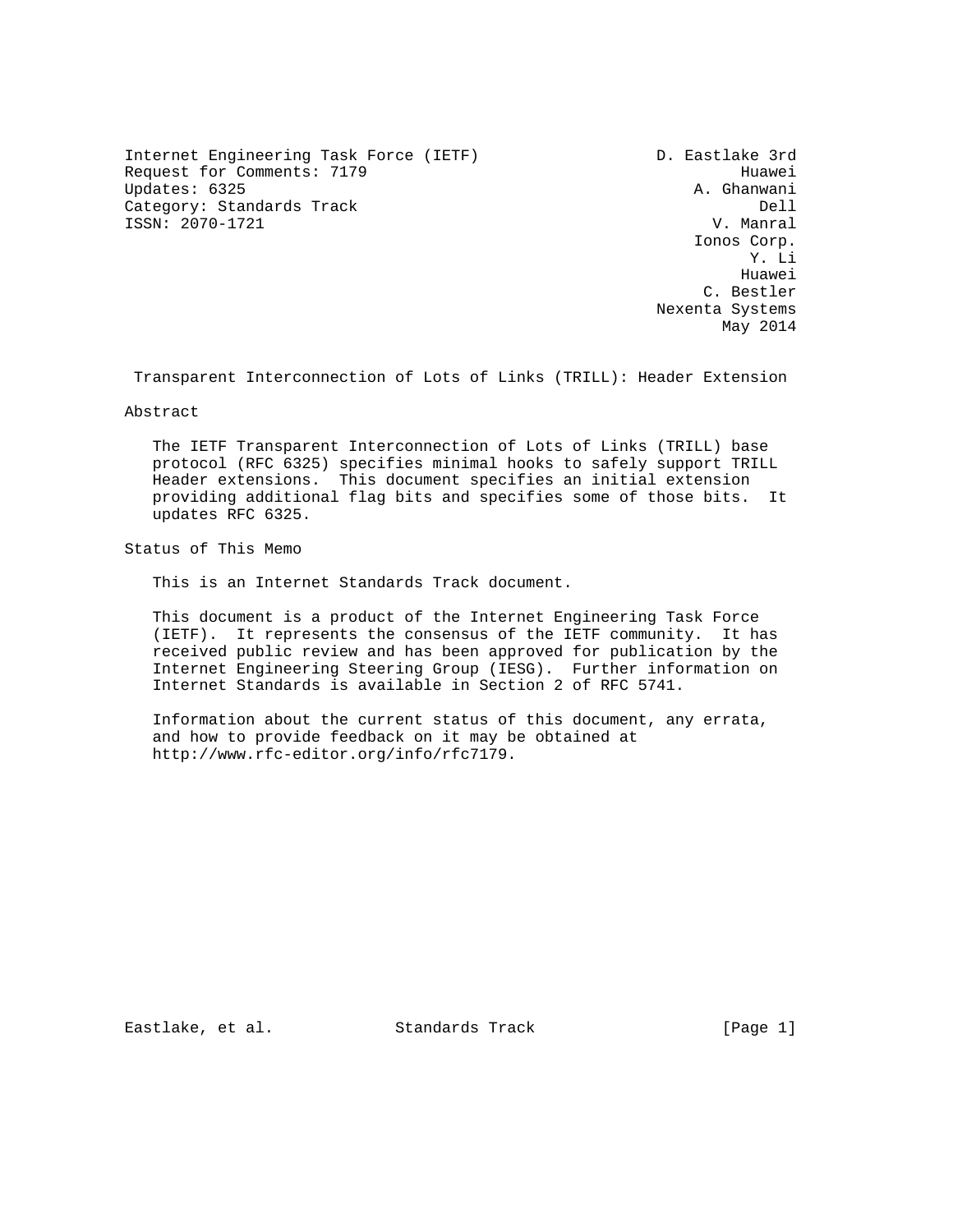# Copyright Notice

 Copyright (c) 2014 IETF Trust and the persons identified as the document authors. All rights reserved.

 This document is subject to BCP 78 and the IETF Trust's Legal Provisions Relating to IETF Documents (http://trustee.ietf.org/license-info) in effect on the date of publication of this document. Please review these documents

 carefully, as they describe your rights and restrictions with respect to this document. Code Components extracted from this document must include Simplified BSD License text as described in Section 4.e of the Trust Legal Provisions and are provided without warranty as described in the Simplified BSD License.

## Table of Contents

|    | 2.1. RBridge Extended Flag Handling Requirements 5 |
|----|----------------------------------------------------|
|    |                                                    |
|    |                                                    |
|    |                                                    |
|    |                                                    |
|    |                                                    |
|    | 3.1. RBridge Channel Alert Extended Flags 9        |
|    |                                                    |
| 5. |                                                    |
|    |                                                    |
|    |                                                    |
|    |                                                    |
|    |                                                    |
|    |                                                    |

Eastlake, et al. Standards Track [Page 2]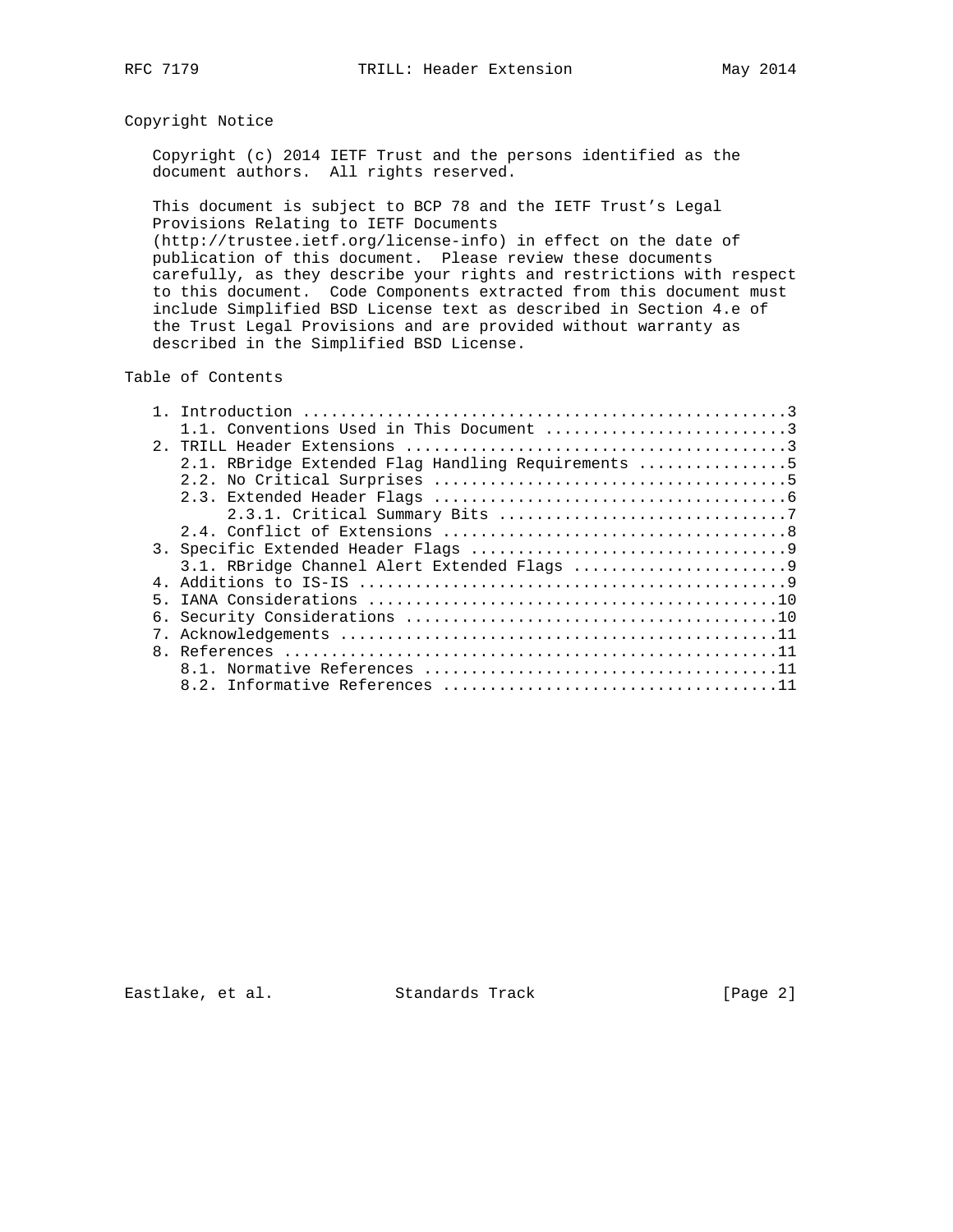## 1. Introduction

 The base IETF Transparent Interconnection of Lots of Links (TRILL) protocol [RFC6325] provides a TRILL Header extension feature and describes minimal hooks to safely support header extensions. (This feature is called "options" in Section 3.8 of [RFC6325].) But, except for the first two bits, the TRILL base protocol document does not specify the structure of extensions to the TRILL Header nor the details of any particular extension.

 This document is consistent with [RFC6325] and provides further details. It specifies an initial extension word providing additional flag bits and specifies some of those bits. Additional extensions, including TLV-encoded options, may be specified in later documents, for example, [Options] and [Options2].

 Section 2 below describes some general principles of TRILL Header extensions and an initial extension. Section 3 specifies a pair of flags in this initial extension.

#### 1.1. Conventions Used in This Document

 The terminology and acronyms defined in [RFC6325] are used herein with the same meaning. Devices implementing the TRILL protocol are referred to as RBridges (Routing Bridges) or TRILL Switches.

 The key words "MUST", "MUST NOT", "REQUIRED", "SHALL", "SHALL NOT", "SHOULD", "SHOULD NOT", "RECOMMENDED", "MAY", and "OPTIONAL" in this document are to be interpreted as described in [RFC2119].

## 2. TRILL Header Extensions

 The base TRILL protocol includes a feature for extension of the TRILL Header (see [RFC6325], Sections 3.5 and 3.8). The 5-bit Op-Length header field gives the length of the extensions to the TRILL Header in units of 4 octets, which allows up to 124 octets of header extension. If Op-Length is zero, there are no header extensions present; else, the extension area follows immediately after the Ingress RBridge Nickname field of the TRILL Header. The first 32-bit word of the optional extensions area consists of an extended flags area and critical summary bits as specified in this document.

Eastlake, et al. Standards Track [Page 3]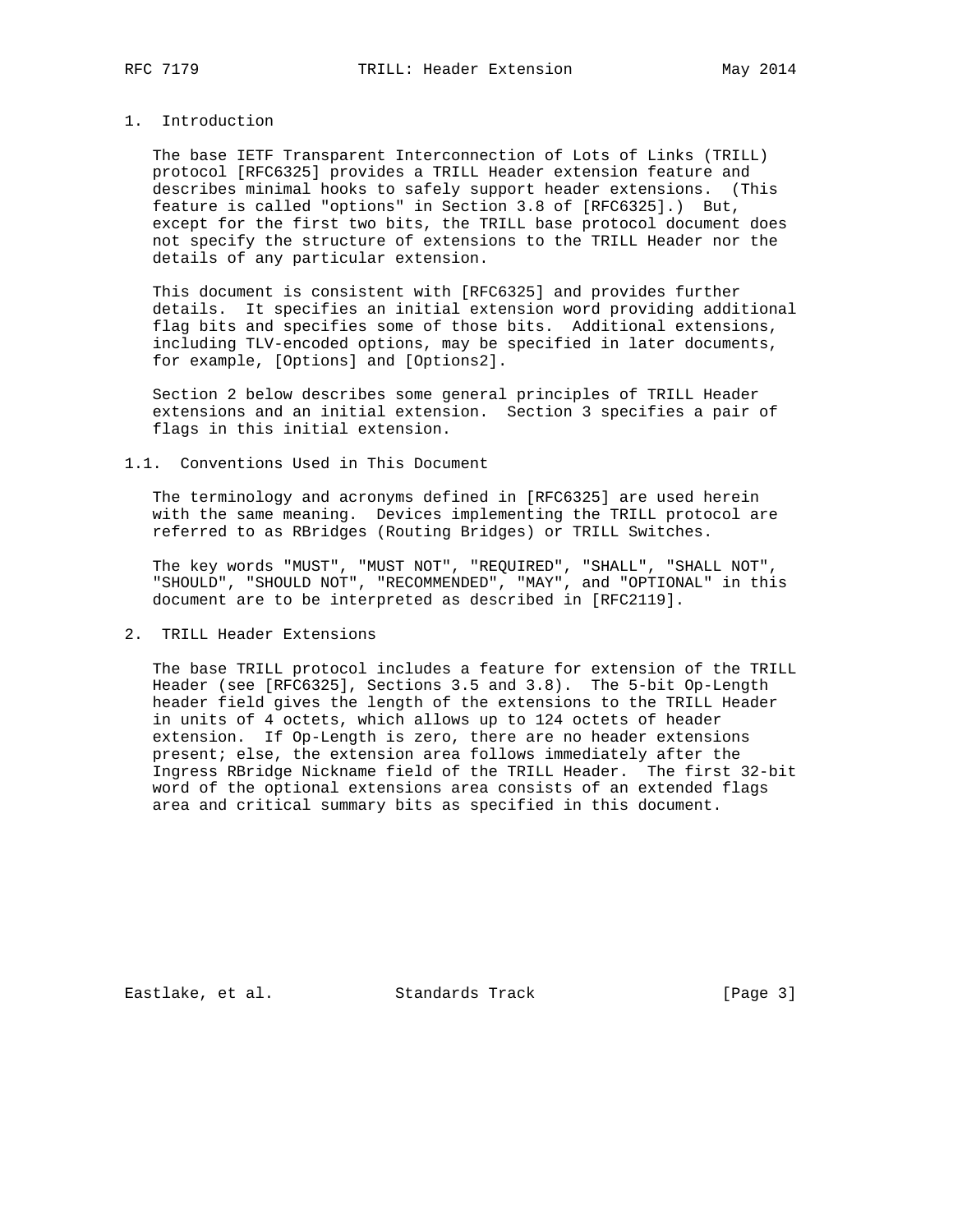As described below, provision is made for

- o hop-by-hop flags, which might affect any RBridge that receives a TRILL Data frame with such a flag set,
- o ingress-to-egress flags, which would only necessarily affect the RBridge(s) where a TRILL frame is decapsulated,
- o flags affecting an as-yet-unspecified class of RBridges, for example, border RBridges in a TRILL campus extended to support multi-level IS-IS (Intermediate System to Intermediate System) [MultiLevel], and
- o both "critical" and "non-critical" flags.

 Any RBridge receiving a frame with a critical hop-by-hop extension that it does not implement MUST discard the frame because it is unsafe to process the frame without understanding such a critical extension.

 Any egress RBridge receiving a frame with a critical ingress-to egress extension it does not implement MUST drop the frame if it is a unicast frame (TRILL Header M bit =  $0$ ); if it is a multi-destination TRILL Data frame (M=1), then it MUST NOT be egressed at that RBridge, but the egress RBridge still forwards such a frame on the distribution tree.

Non-critical extensions can be safely ignored.

 Any extended flag indicating a significant change in the structure or interpretation of later parts of the frame that, if the extended flag were ignored, could cause a failure of service or violation of security policy MUST be a critical extension. If such an extended flag affects any fields that transit RBridges will examine, it MUST be a hop-by-hop critical extended flag.

 Note: Most RBridge implementations are expected to be optimized for simple and common cases of frame forwarding and processing. Although the hard limit on the header extensions area length, the 32-bit alignment of the extension area, and the presence of critical extension summary bits, as described below, are intended to assist in the efficient hardware processing of frames with a TRILL Header extensions area, nevertheless the inclusion of extensions may cause frame processing using a "slow path" with inferior performance to "fast path" processing. Limited slow path throughput of such frames could cause some of them to be discarded.

Eastlake, et al. Standards Track [Page 4]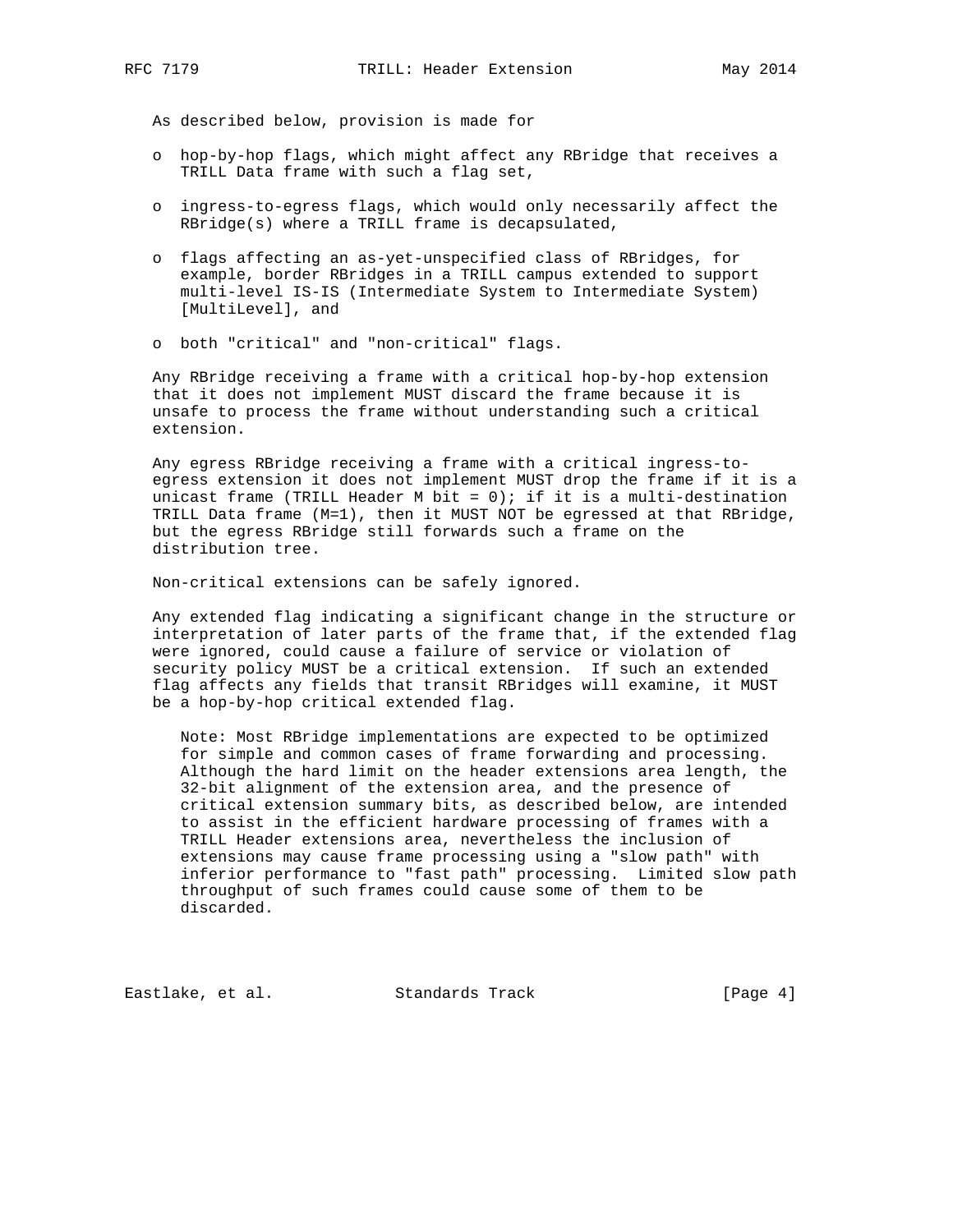#### 2.1. RBridge Extended Flag Handling Requirements

 All RBridges MUST check whether there are any critical flags set that are necessarily applicable to their processing of the frame. To assist in this task, critical summary bits are provided that cover not only the extended flags specified herein but will cover any further extensions that may be specified in future documents, for example, [Options] and [Options2]. If an RBridge does not implement all critical flags in a TRILL Data frame, it MUST treat the frame as having an unimplemented critical extension as described in Section 2. A transit or egress RBridge may assume that the critical summary bits are correct.

In addition, a transit RBridge:

- o MAY set or clear hop-by-hop flags as specified for such flags;
- o MUST adjust the length of the extensions area, including changing Op-Length in the TRILL Header, as appropriate if it adds or removes the extended header flags word;
- o MUST, if it adds the word of extended header flags or changes any critical flags, correctly set the critical summary bits in the extended header flags word;
- o MUST NOT remove the extended header flags word unless it is all zero (either on arrival or after permitted modifications); and
- o MUST NOT set or clear ingress-to-egress or reserved extended header flags except as specifically permitted in the specification of such flags.
- 2.2. No Critical Surprises

 RBridges advertise the extended header flags they support in IS-IS PDUs (Protocol Data Units) [RFC7176]. Unless an RBridge advertises support for a critical extended header flag, it will not normally receive frames with that flag set. An RBridge is not required to support any extensions.

An RBridge SHOULD NOT set a critical extended flag in a frame unless,

 o for a critical hop-by-hop extended header flag, it has determined that the next hop RBridge or RBridges that will accept the frame support that flag,

Eastlake, et al. Standards Track [Page 5]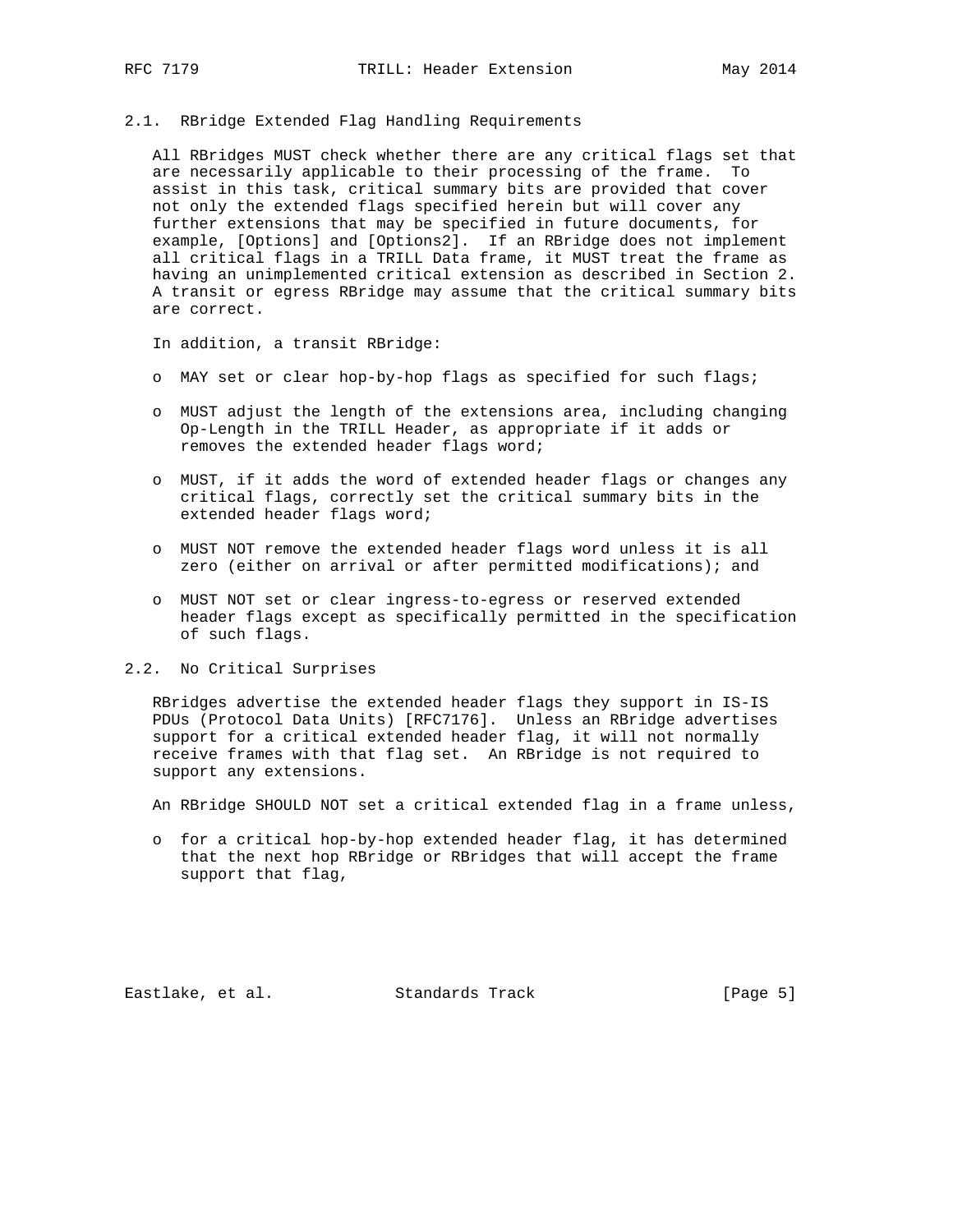- o for a critical ingress-to-egress extended header flag, it has determined that the RBridge or RBridges that will egress the frame support that flag, or
- o for a critical reserved extended header flag, it may set such a flag only if it understands which RBridges it is applicable to and has determined that those RBridges that will accept the frame support that flag.

 "SHOULD NOT" is specified above since there may be cases where it is acceptable for those frames, particularly for the multi-destination case, to be discarded or not egressed by any RBridges that do not implement the extended flag.

### 2.3. Extended Header Flags

 If any extensions are present in a TRILL Header, as indicated by a non-zero Op-Length field, the first 32 bits of the extensions area consist of extended header flags, as described below. The remainder of the extensions area, if any, after the initial 32 bits may be specified in later documents, for example, [Options] and [Options2].

 Any RBridge adding an extensions area to a TRILL Header must set the first 32 bits to zero except when permitted or required to set one or more of those bits as specified. For TRILL Data frames with extensions present, any transit RBridge that does not discard the frame MUST transparently copy the extended flags word, except for modifications permitted by an extension implemented by that RBridge.

 The extended header flags word is illustrated below and the meanings of these bits is further described in the list following the figure.

0  $1$  2 3 0 1 2 3 4 5 6 7 8 9 0 1 2 3 4 5 6 7 8 9 0 1 2 3 4 5 6 7 8 9 0 1 +-+-+-+-+-+-+-+-+-+-+-+-+-+-+-+-+-+-+-+-+-+-+-+-+-+-+-+-+-+-+-+-+ |Crit.| CHbH | NCHbH |CRSV | NCRSV | CItE | NCItE | +-+-+-+-+-+-+-+-+-+-+-+-+-+-+-+-+-+-+-+-+-+-+-+-+-+-+-+-+-+-+-+-+ | ... additional optional 32-bit aligned words of extension | | possibly including TLV extensions ...

 (The first two critical summary bits are as specified in [RFC6325]. In this document, an "S", for Summary, has been added at the end of their acronyms. A third critical summary bit is also specified herein and its acronym also ends with an "S" for consistency.)

Eastlake, et al. Standards Track [Page 6]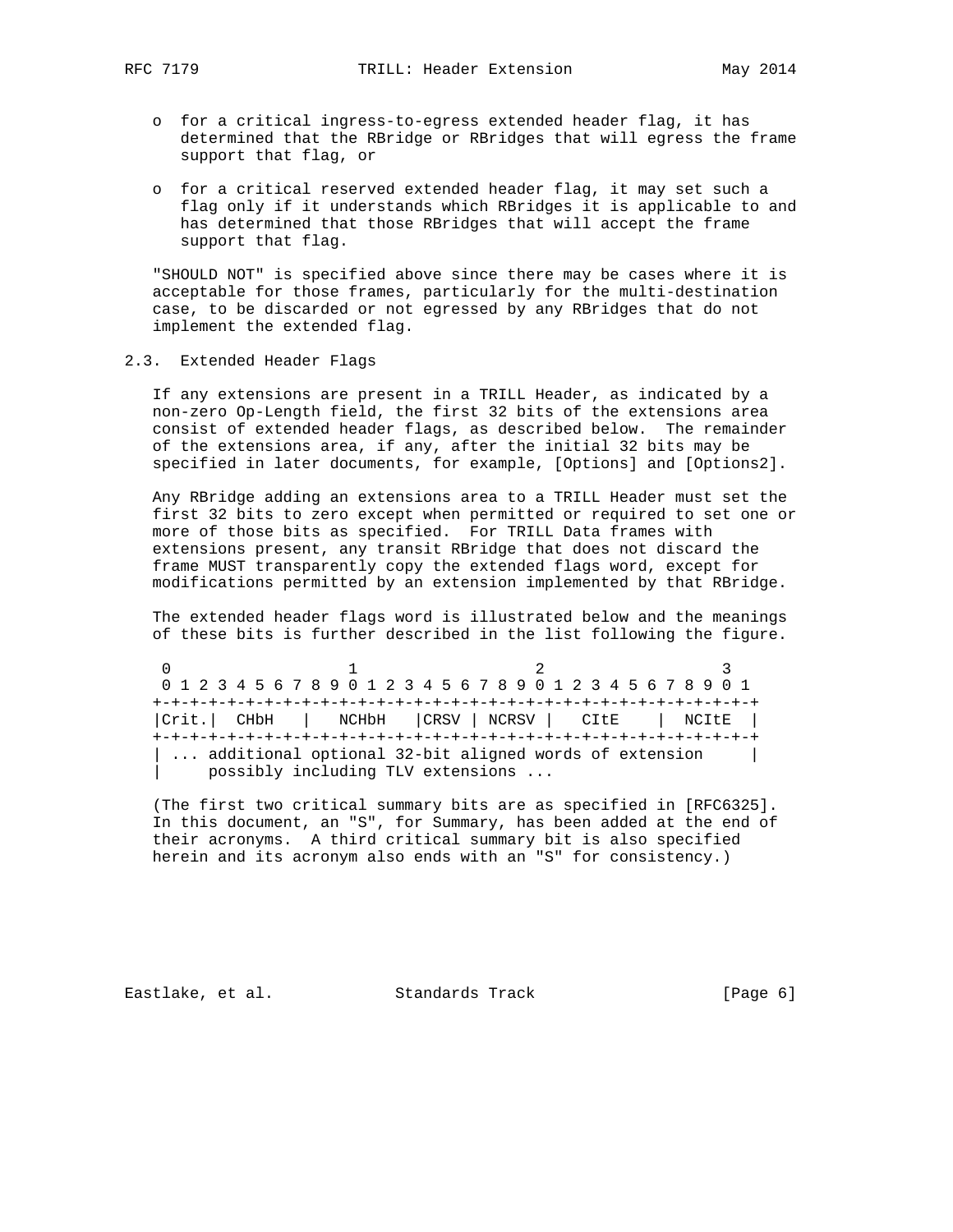Bits Description --------------------

 0-2 Crit.: Critical summary bits. 0 CHbHS: Critical Hop-by-Hop extension(s) are present. 1 CItES: Critical Ingress-to-Egress extension(s) are present. 2 CRSVS: Critical Reserved extension(s) are present. 3-7 CHbH: Critical Hop-by-Hop extended flag bits. 8-13 NCHbH: Non-critical Hop-by-Hop extended flag bits. 14-16 CRSV: Critical Reserved extended flag bits. 17-20 NCRSV: Non-critical Reserved extended flag bits. 21-26 CItE: Critical Ingress-to-Egress extended flag bits. 27-31 NCItE: Non-critical Ingress-to-Egress extended flag bits.

2.3.1. Critical Summary Bits

 The top three bits of the extended header flags area, bits 0, 1, and 2 above, are called the critical summary bits. They summarize the presence of critical extensions as follows:

- CHbHS: If the CHbHS (Critical Hop-by-Hop Summary) bit is one, one or more critical hop-by-hop extensions are present. These might be critical hop-by-hop extended header flags or critical hop-by-hop extensions after the first word in the extensions area. Transit RBridges that do not support all of the critical hop-by-hop extensions present, for example, an RBridge that supported no critical hop-by-hop extensions, MUST drop the frame. If the CHbHS bit is zero, the frame is safe, from the point of view of extensions processing, for a transit RBridge to forward, regardless of what extensions that RBridge does or does not support.
- CItES: If the CItES (Critical Ingress-to-Egress Summary) bit is a one, one or more critical ingress-to-egress extensions are present. These might be critical ingress-to-egress extended header flags or critical ingress-to-egress extensions after the first word in the extensions area. If the CItES bit is zero, no such extensions are present. If either CHbHS or CItES is non zero, egress RBridges that do not support all critical extensions present, for example, an RBridge that supports no critical extensions, MUST drop the frame. If both CHbHS and CItES are zero, the frame is safe, from the point of view of extensions, for an egress RBridge to process, regardless of what extensions that RBridge does or does not support.

Eastlake, et al. Standards Track [Page 7]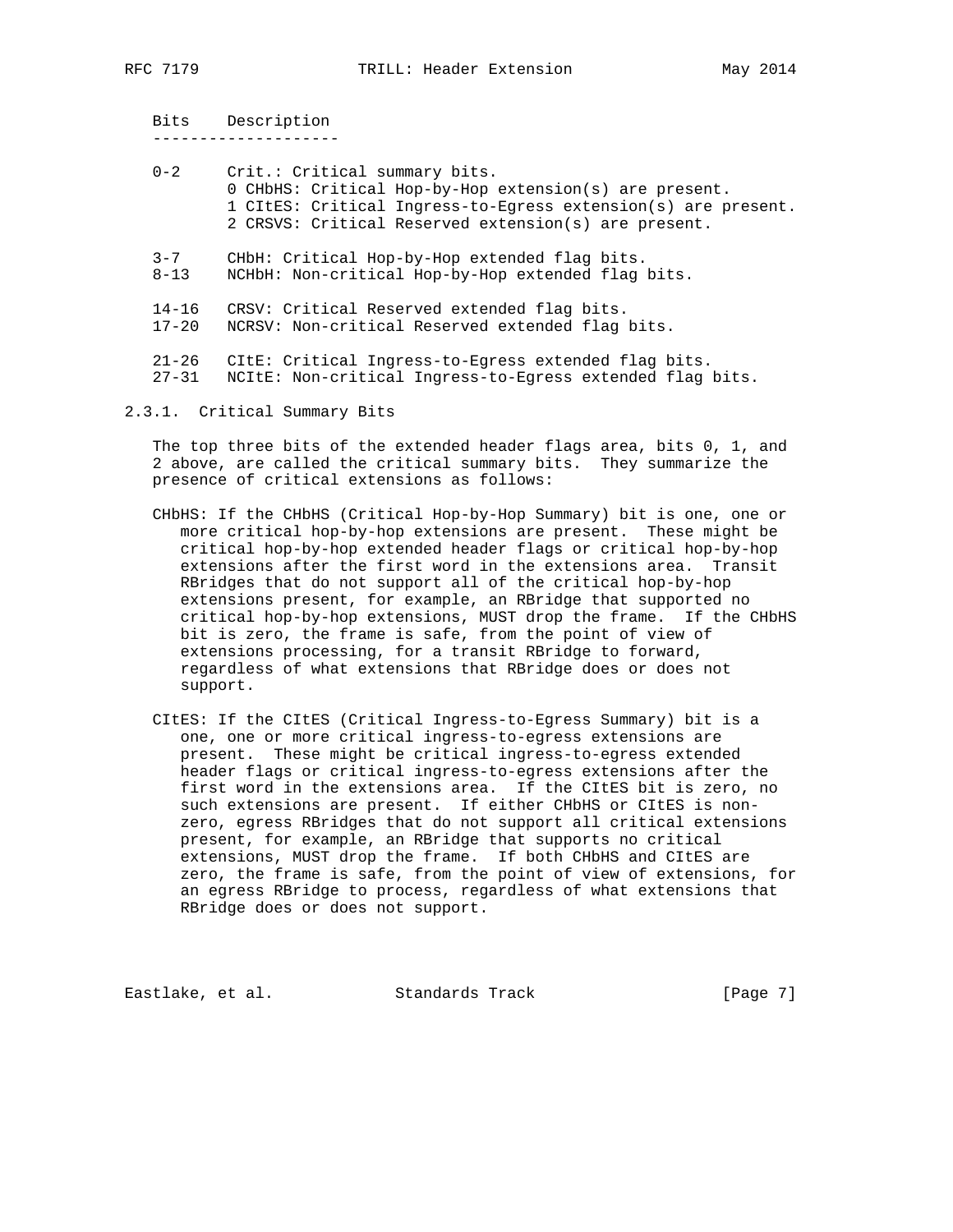CRSVS: If the CRSVS (Critical Reserved Summary) bit is a one, one or more critical extensions are present that are reserved to apply to a class of RBridges to be specified in the future, for example, border RBridges in a TRILL campus extended to support multi-level IS-IS. This class will be a subset of transit RBridges. RBridges in this class MUST drop frames with the CRSVS bit set unless they implement all critical hop-by-hop and all critical reserved extensions present in the frame.

 The critical summary bits enable simple and efficient processing of TRILL Data frames by egress RBridges that support no critical extensions, by transit RBridges that support no critical hop-by-hop extensions, and by RBridges in the reserved class that support no critical hop-by-hop or reserved extensions. Such RBridges need only check whether Op-Length is non-zero and, if it is, check the top one, two, or three bits just after the fixed portion of the TRILL Header. Based on those three bits, such RBridges can decide whether to discard or forward/process the frame.

2.4. Conflict of Extensions

 Defining TRILL extensions including extended header flags that conflict with each other would be undesirable. Should conflicting extensions appear in the same packet, the results would be unpredictable if different implementations processed them in different orders. While rules could be defined to specify how to predictably process conflicting extensions, such rules would also limit implementation flexibility and could impose substantial processing burdens.

 Conflicting extensions SHOULD NOT be defined, but if they are, careful thought should be given as to whether and how to specify the handling of conflicting extensions.

Eastlake, et al. Standards Track [Page 8]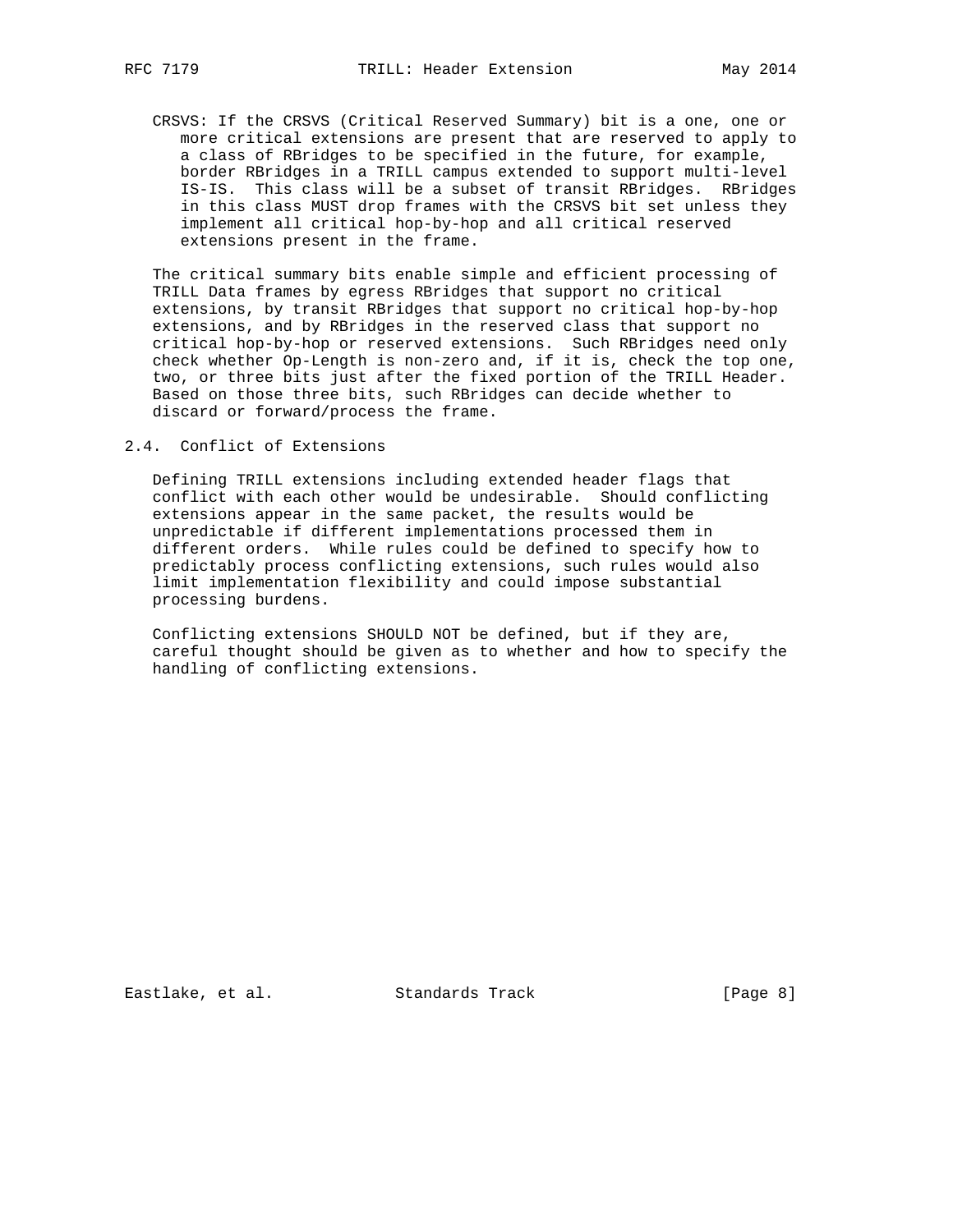3. Specific Extended Header Flags

 The table below shows the state of TRILL Header extended flag assignments. See Section 5 for IANA Considerations.

| <b>Bits</b> | Purpose                                        | Section |
|-------------|------------------------------------------------|---------|
| $0 - 2$     | Critical Summary Bits                          | 2.3.1   |
| $3 - 6$     | available critical hop-by-hop flags            |         |
| 7           | Critical Channel Alert flag                    | 3.1     |
| 8           | Non-critical Channel Alert flag                | 3.1     |
| $9 - 13$    | available non-critical hop-by-hop flags        |         |
| $14 - 16$   | available critical reserved flags              |         |
| $17 - 20$   | available non-critical reserved flags          |         |
| $21 - 26$   | available critical ingress-to-egress flags     |         |
| $27 - 31$   | available non-critical ingress-to-egress flags |         |
|             |                                                |         |

Table 1: Extended Header Flags Area

3.1. RBridge Channel Alert Extended Flags

 The RBridge Channel Alert extended header flags indicate that the frame is an RBridge Channel frame [RFC7178] that requests processing at each hop.

 If the Critical Channel Alert flag (bit 7) is a one and the RBridge does not implement the RBridge Channel feature or the particular RBridge Channel protocol involved [RFC7178] or the frame does not actually appear to be an RBridge Channel message, then the frame is discarded. This permits implementation, for example, of a channel message requiring strict source routing or the like, with assurance that it will be discarded rather than deviate from the directed path.

 If the frame is not discarded as described above, then the presence of either the Critical or Non-critical Channel Alert flag alerts transit RBridges to the presence of an RBridge Channel message [RFC7178] that may require special handling. The non-critical alert flag supports, for example, an RBridge Channel protocol message including a "record route" function where not recording transit RBridges that do not support this function is acceptable.

4. Additions to IS-IS

 RBridges use IS-IS Link State PDUs (LSPs) to inform other RBridges which extended header flags they support. The IS-IS PDU(s), TLV(s), or sub-TLV(s) used to encode and advertise this information are specified in a separate document [RFC7176].

Eastlake, et al. Standards Track [Page 9]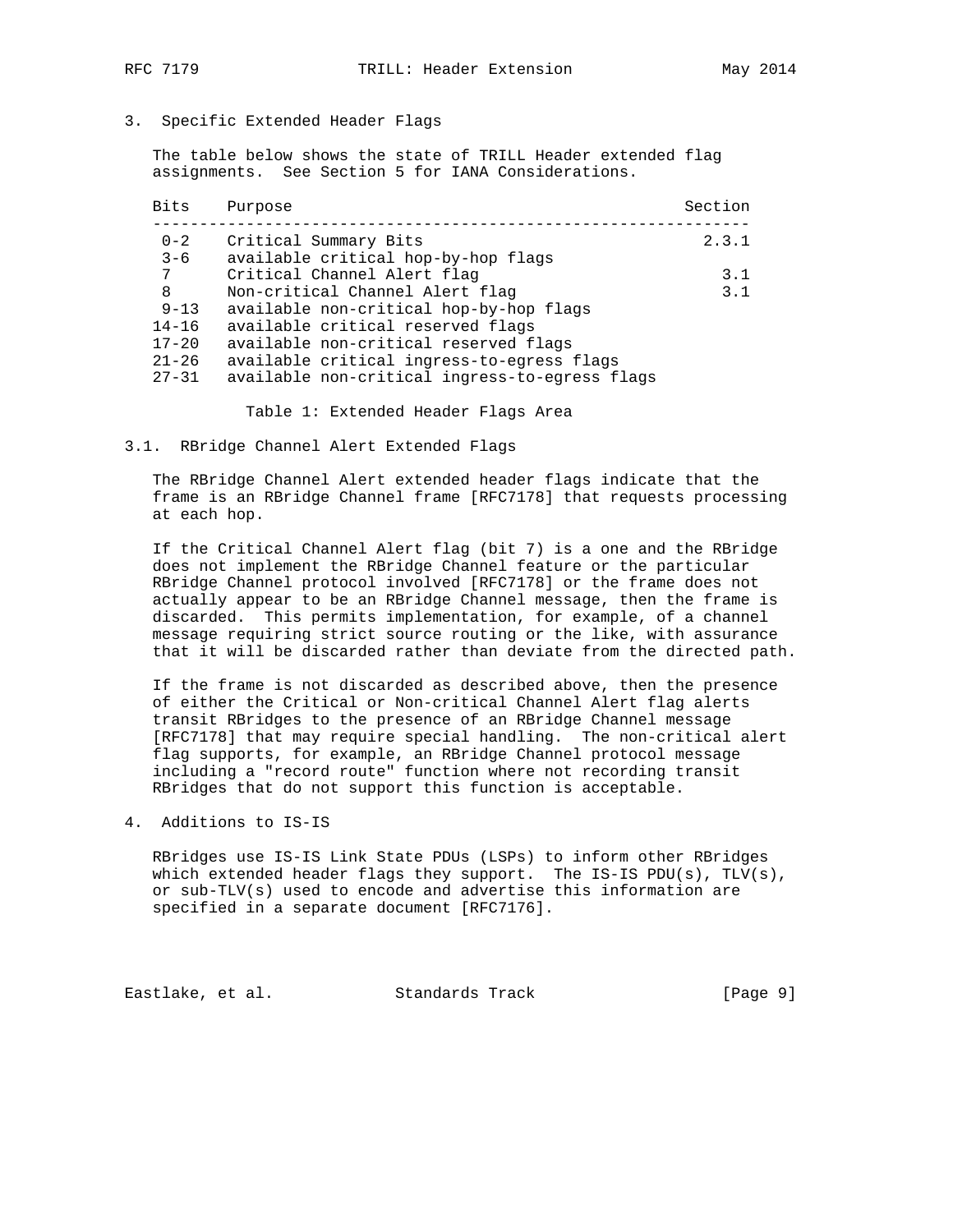#### 5. IANA Considerations

 IANA has created a "TRILL Extended Header Flags" subregistry within the TRILL Parameters registry. The "TRILL Extended Header Flags" subregistry is initially populated as specified in Table 1 in Section 3. References in that table to sections of this document have been replaced in the IANA subregistry by references to this document as an RFC.

 New TRILL extended header flags are allocated by IETF Review [RFC5226].

 To indicate support of extended header flags, IANA has assigned the following bits in the TRILL-VER and PORT-TRILL-VER Sub-TLV Capability Flag registries created by [RFC7176]:

- o Bits 3-13 of the PORT-TRILL-VER Sub-TLV Capability Flags have been assigned to indicate support of TRILL hop-by-hop extended header flags 3-13.
- o Bits 14-31 of the TRILL-VER Sub-TLV Capability Flags have been assigned to indicate support of TRILL extended header flags 14-31.
- 6. Security Considerations

For general TRILL protocol security considerations, see [RFC6325].

 For security considerations related to extended header flags, see the document where the flag is specified.

 It is important that the critical summary bits in the extended header flags word be set properly. If set when critical extensions of the appropriate category are not present, frames may be unnecessarily discarded. If not set when critical extensions are present, frames may be mishandled or corrupted, and intended security policies may be violated.

 The RBridge Channel Alert extended header flags have the following security considerations. Implementations should keep in mind that they might be erroneously set in a frame. If either RBridge Channel Alert flag is found set in a frame that is not an RBridge Channel message [RFC7178], the flag MAY be cleared and should have no effect except, possibly, delaying processing of the frame. If either RBridge Channel Alert flag is erroneously omitted from a frame, desired per-hop processing for the frame may not occur.

Eastlake, et al. Standards Track [Page 10]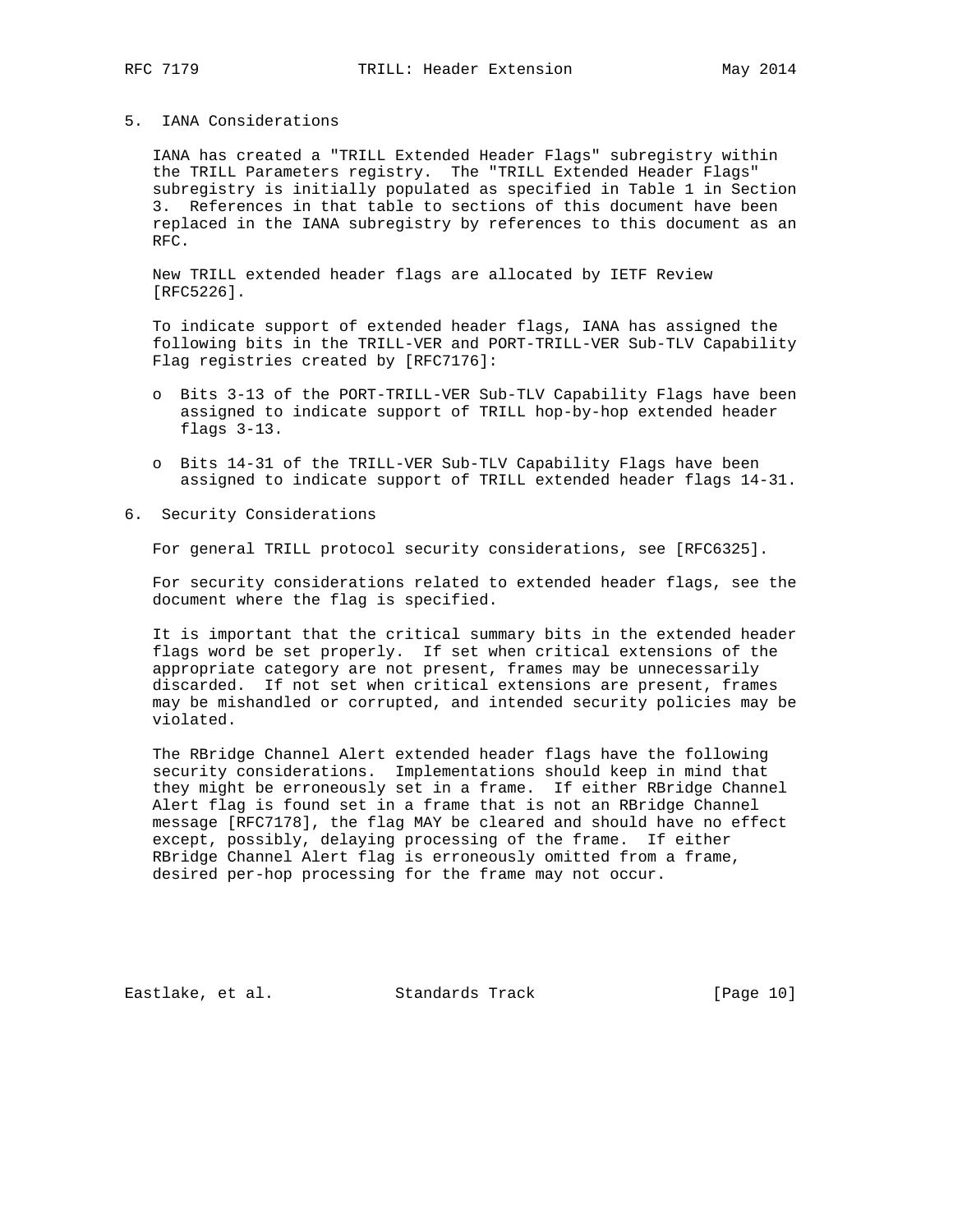7. Acknowledgements

 The following, listed in alphabetic order, are thanked for their valuable contributions: Ben Campbell, Adrian Farrel, Barry Leiba, and Thomas Narten.

- 8. References
- 8.1. Normative References
	- [RFC2119] Bradner, S., "Key words for use in RFCs to Indicate Requirement Levels", BCP 14, RFC 2119, March 1997.
	- [RFC5226] Narten, T. and H. Alvestrand, "Guidelines for Writing an IANA Considerations Section in RFCs", BCP 26, RFC 5226, May 2008.
	- [RFC6325] Perlman, R., Eastlake 3rd, D., Dutt, D., Gai, S., and A. Ghanwani, "Routing Bridges (RBridges): Base Protocol Specification", RFC 6325, July 2011.
	- [RFC7176] Eastlake 3rd, D., Senevirathne, T., Ghanwani, A., Dutt, D., and A. Banerjee, "Transparent Interconnection of Lots of Links (TRILL) Use of IS-IS", RFC 7176, May 2014.
	- [RFC7178] Eastlake 3rd, D., Manral, V., Li, Y., Aldrin, S., and D. Ward, "Transparent Interconnection of Lots of Links (TRILL): RBridge Channel Support", RFC 7178, May 2014.

8.2. Informative References

- [MultiLevel] Perlman, R., Eastlake 3rd, D., Ghanwani, A., and H. Zhai, "Flexible Multilevel TRILL (Transparent Interconnection of Lots of Links)", Work in Progress, January 2014.
- [Options] Eastlake 3rd, D., Ghanwani, A., Manral, V., and C. Bestler, "RBridges: Further TRILL Header Extensions", Work in Progress, June 2012.
- [Options2] Eastlake 3rd, D., "RBridges: More Proposed TRILL Header Options", Work in Progress, October 2011.

Eastlake, et al. Standards Track [Page 11]